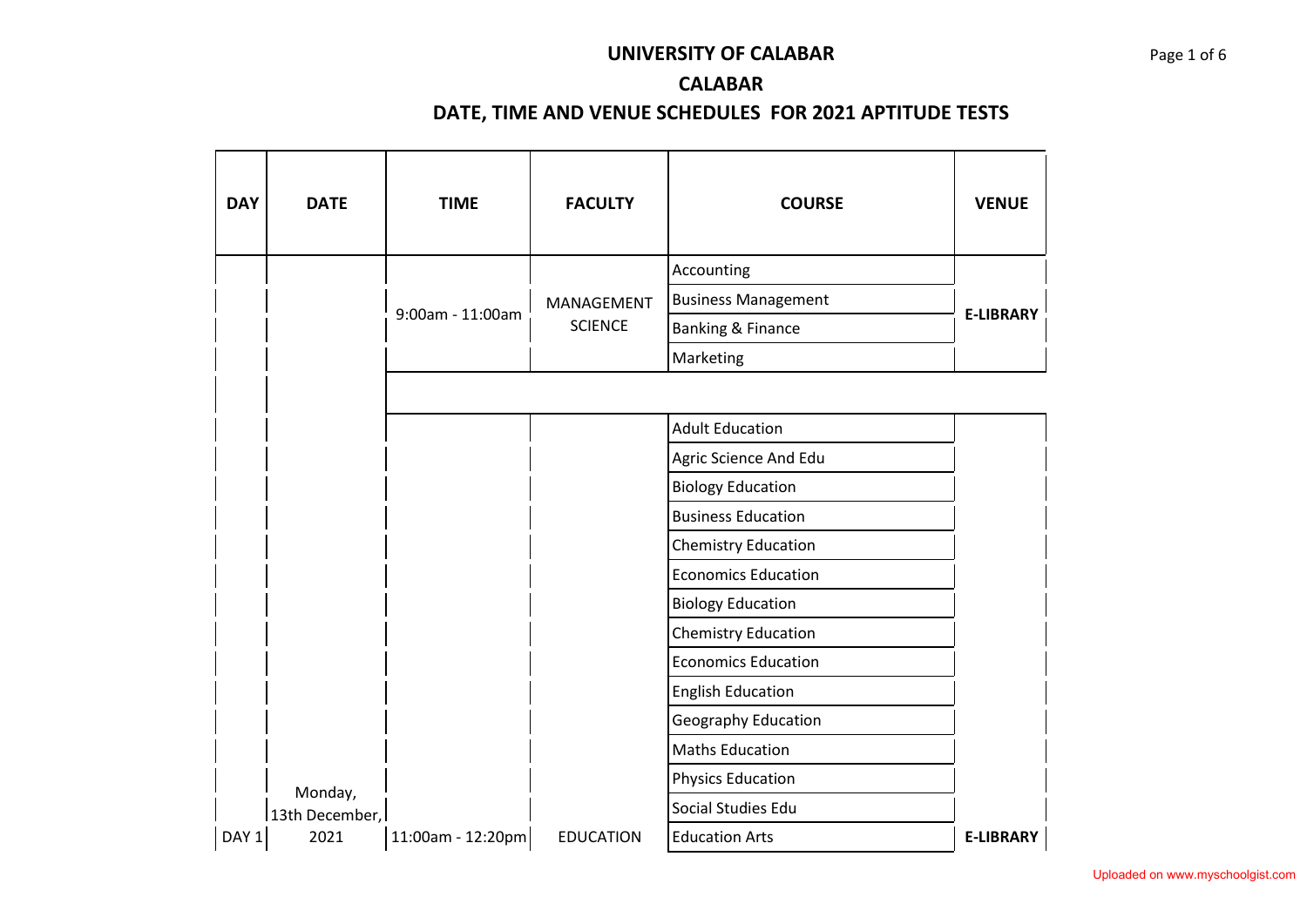## **UNIVERSITY OF CALABAR** Page 2 of 6

#### **CALABAR**

|                              |                 |                 | <b>Education Foundation</b>             |                  |
|------------------------------|-----------------|-----------------|-----------------------------------------|------------------|
|                              |                 |                 | <b>Education Social Science</b>         |                  |
|                              |                 |                 | <b>Educational Admin &amp; Planning</b> |                  |
|                              |                 |                 | <b>Educational Psychology</b>           |                  |
|                              |                 |                 | <b>Educational Technology</b>           |                  |
|                              |                 |                 | <b>Elementary Education</b>             |                  |
|                              |                 |                 | <b>Environmental Education</b>          |                  |
|                              |                 |                 |                                         |                  |
|                              |                 |                 | <b>Guidance And Counselling</b>         |                  |
|                              |                 |                 | <b>History Education</b>                |                  |
|                              |                 |                 | <b>Home Economics</b>                   |                  |
|                              |                 |                 | Human Kinetics & Health Edu             |                  |
|                              |                 |                 | Library & Information Science           |                  |
|                              |                 |                 | <b>Mathematics Education</b>            |                  |
|                              |                 |                 | Physical & Health Education             |                  |
|                              |                 |                 | Physics Education                       |                  |
|                              |                 |                 | <b>Political Science Education</b>      |                  |
|                              |                 |                 | Religious Education                     |                  |
|                              |                 |                 | Special Education                       |                  |
|                              |                 | <b>BREAK</b>    | 12:20pm - 1:00pm                        |                  |
|                              | 1:00pm - 4:00pm | LAW             | Law                                     | <b>E-LIBRARY</b> |
|                              | 9:00am - 9:40am | PHARMACY        | Pharmacy                                |                  |
| Monday,                      |                 |                 |                                         | <b>GRADUATE</b>  |
| DAY 1 13th December,<br>2021 |                 | PHYSICAL        | <b>Applied Chemistry</b>                | <b>SCHOOL</b>    |
|                              |                 | <b>SCIENCES</b> | <b>Applied Geophysics</b>               |                  |
|                              |                 |                 |                                         |                  |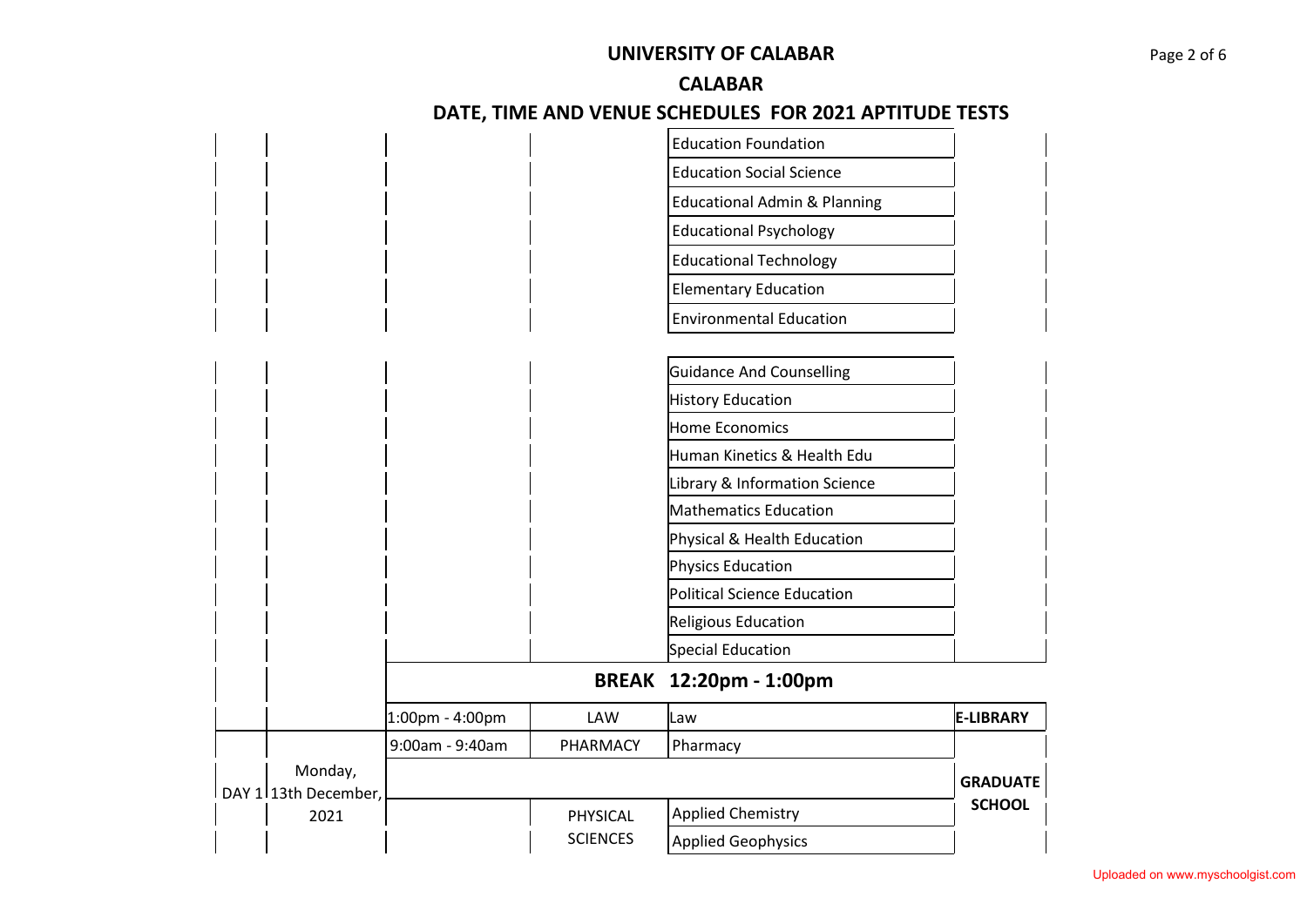## **UNIVERSITY OF CALABAR** Page 3 of 6

#### **CALABAR**

|  | 9:40am - 4:00pm |                | <b>Computer Science</b>          |  |
|--|-----------------|----------------|----------------------------------|--|
|  |                 |                | Electronics & Computer Tech.     |  |
|  |                 |                | Geology                          |  |
|  |                 |                | <b>Mathematics</b>               |  |
|  |                 |                | Physics                          |  |
|  |                 |                | <b>Pure Chemistry</b>            |  |
|  |                 |                | <b>Statistics</b>                |  |
|  |                 |                | Agric Econs And Extension        |  |
|  |                 |                | Crop Science                     |  |
|  |                 |                | <b>Animal Science</b>            |  |
|  |                 |                | <b>Fisheries And Aquaculture</b> |  |
|  |                 | AGRICULTURAL   | Food Science And Technology      |  |
|  | 8:0am - 8:40am  | <b>SCIENCE</b> | Forestry & Wildlife Management   |  |

| conomics                   |
|----------------------------|
| Peace And Conflict Studies |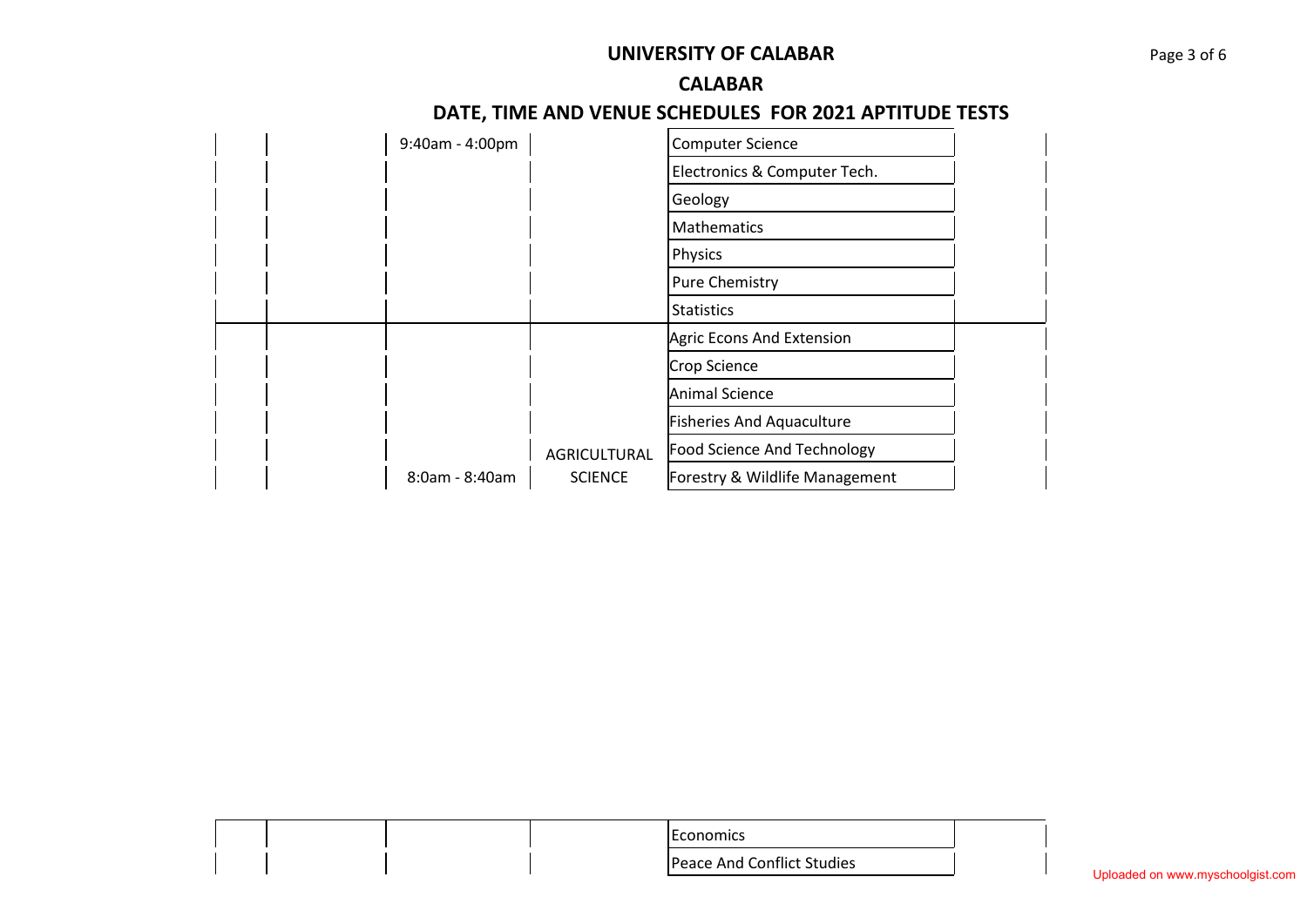### **UNIVERSITY OF CALABAR** Page 4 of 6

#### **CALABAR**

| DAY 2 | Tuesday,<br>l 14th December,     |                   |                                     | Soil Science                             | <b>GRADUATE</b><br><b>SCHOOL</b> |
|-------|----------------------------------|-------------------|-------------------------------------|------------------------------------------|----------------------------------|
|       | 2021                             |                   |                                     |                                          |                                  |
|       |                                  |                   |                                     | Botany                                   |                                  |
|       |                                  | 8:40am - 10:40am  |                                     | <b>Genetics And Biotechnology</b>        |                                  |
|       |                                  |                   | <b>BIOLOGICAL</b><br><b>SCIENCE</b> | Microbiology                             |                                  |
|       |                                  |                   |                                     | <b>Science Laboratory Technology</b>     |                                  |
|       |                                  |                   |                                     | Zoology And Environmental Biology        |                                  |
|       |                                  |                   |                                     |                                          |                                  |
|       |                                  |                   |                                     | Biochemistry                             |                                  |
|       |                                  | 10:40am - 12:00pm |                                     | Human Anatomy                            |                                  |
|       |                                  |                   | <b>BASIC MEDICAL</b>                | <b>Human Nutrition And Dietetics</b>     |                                  |
|       |                                  | <b>BREAK</b>      | <b>SCIENCE</b>                      | BREAK 12:00pm - 1:00pm                   |                                  |
|       |                                  | 1:00pm - 2:20pm   |                                     | <b>Human Physiology</b>                  |                                  |
|       |                                  |                   |                                     | Pharmacology                             |                                  |
|       |                                  | 8:00am - 12:00pm  | <b>CLINICAL SCIENCE</b>             | Medicine & Surgery                       |                                  |
|       |                                  |                   |                                     | BREAK 12:00pm - 1:00pm                   |                                  |
|       |                                  |                   |                                     | Christian Religious Studies              |                                  |
|       | Tuesday,<br>DAY 2 14th December, |                   |                                     | <b>English And Literary Studies</b>      | <b>E-LIBRARY</b>                 |
|       | 2021                             | 1:00pm - 4:00pm   | <b>ARTS</b>                         | Fine And Applied Arts                    |                                  |
|       |                                  |                   |                                     | French                                   |                                  |
|       |                                  |                   |                                     | <b>History And International Studies</b> |                                  |
|       |                                  |                   |                                     | <b>Linguistics Communication Studies</b> |                                  |
|       |                                  |                   |                                     | Music                                    |                                  |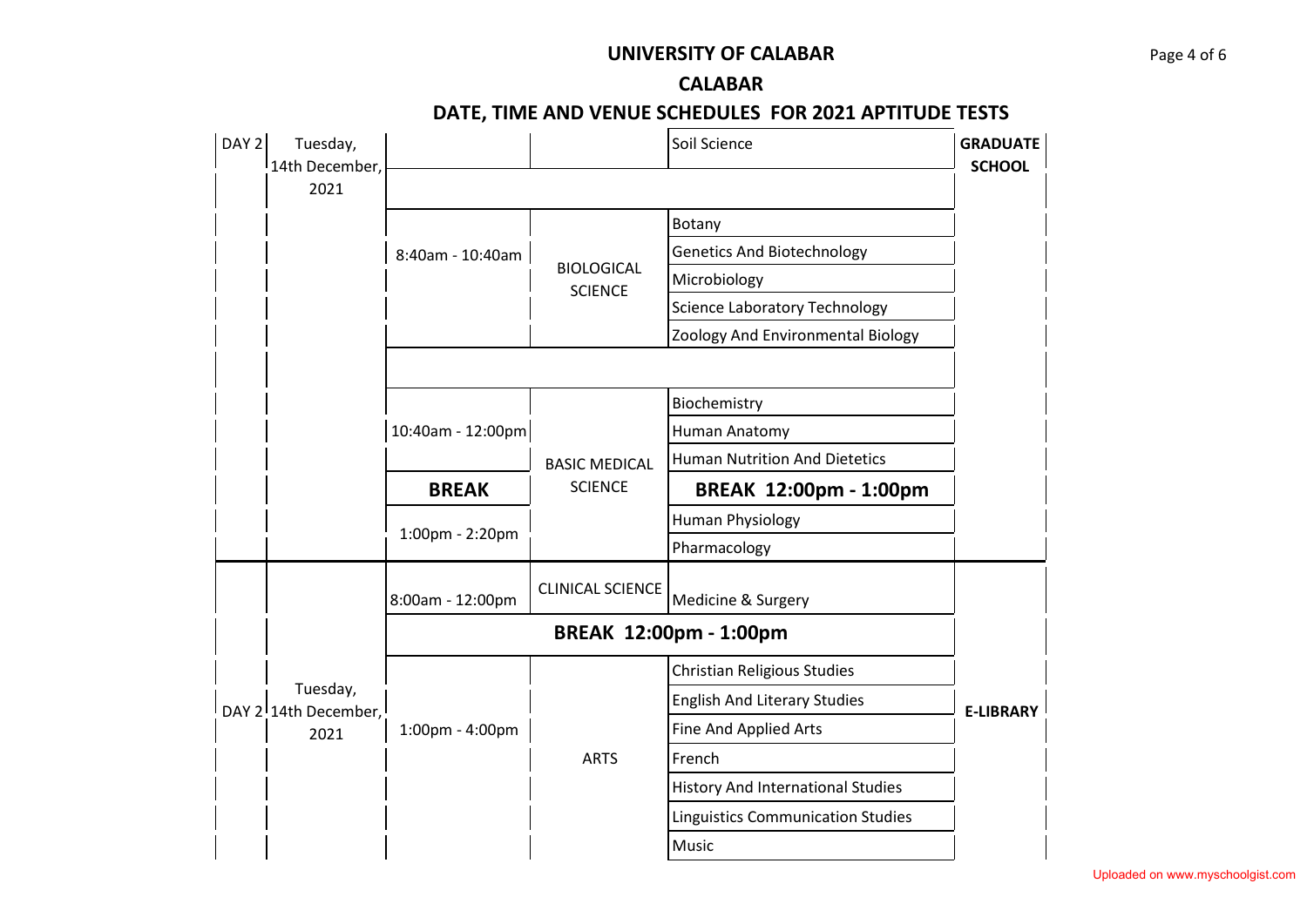## **UNIVERSITY OF CALABAR** Page 5 of 6

#### **CALABAR**

# **DATE, TIME AND VENUE SCHEDULES FOR 2021 APTITUDE TESTS**

|  |  | Philosophy                |  |
|--|--|---------------------------|--|
|  |  | Religious Studies         |  |
|  |  | Theatre And Media Studies |  |

| DAY 3 Wednesday,     |                  | SOCIAL SCIENCE     | <b>Policy And Administrative Studies</b> | <b>GRADUATE</b>  |
|----------------------|------------------|--------------------|------------------------------------------|------------------|
| 15th December,       | 8:00am - 4:00pm  |                    | <b>Political Science</b>                 | <b>SCHOOL</b>    |
| 2021                 |                  |                    | <b>Public Administration</b>             |                  |
|                      |                  |                    | Social Work                              |                  |
|                      |                  |                    | Sociology                                |                  |
|                      |                  |                    | <b>Tourism Studies</b>                   |                  |
|                      |                  |                    | <b>Medical Laboratory Science</b>        |                  |
|                      |                  |                    | <b>Nursing Science</b>                   |                  |
|                      | 8:00am - 12:00pm |                    |                                          |                  |
|                      |                  | ALLIED MEDICAL     | <b>BREAK 12:00pm - 1:00pm</b>            |                  |
|                      |                  | <b>SCIENCE</b>     |                                          |                  |
|                      |                  |                    | Physiotherapy                            | <b>E-LIBRARY</b> |
| Wednesday,           |                  |                    | <b>Public Health Sciences</b>            |                  |
| DAY 3 15th December, |                  |                    | Radiography And Radiological Science     |                  |
| 2021                 | 1:00pm - 4:00pm  |                    |                                          |                  |
|                      |                  | <b>DENTISTRY</b>   | Dentistry & Dental Surgery               |                  |
|                      |                  |                    |                                          |                  |
|                      |                  |                    | <b>Agricultural Engineering</b>          |                  |
|                      |                  | <b>ENGINEERING</b> | <b>Chemical Engineering</b>              | <b>E-LIBRARY</b> |
|                      |                  |                    | <b>Civil Engineering</b>                 |                  |
|                      |                  |                    | <b>Mechanical Engineering</b>            |                  |

Uploaded on www.myschoolgist.com